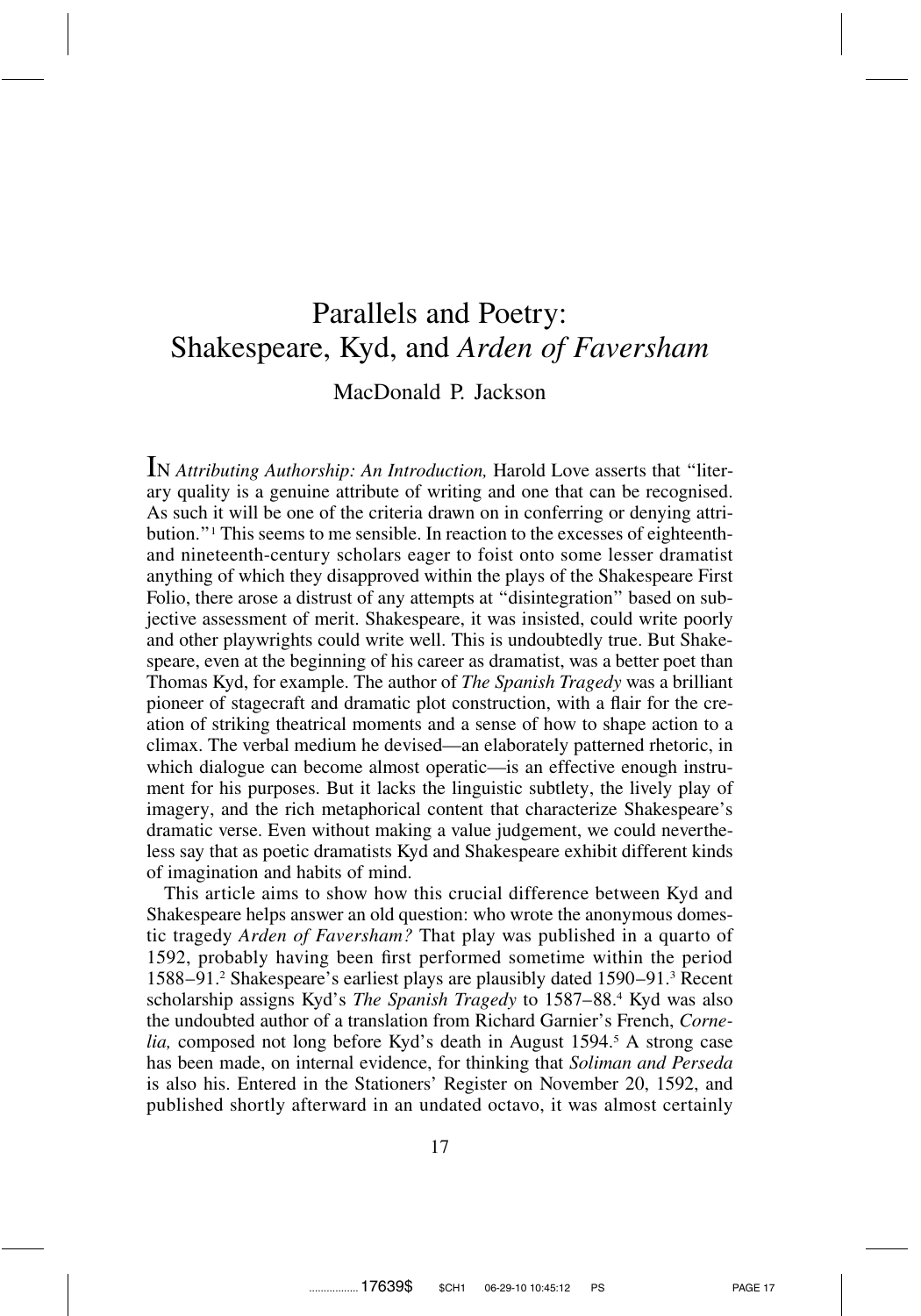written after *The Spanish Tragedy,* but whether as early as 1588 or as late as 1591 remains in dispute.<sup>6</sup>

Recently Brian Vickers has argued that *Arden of Faversham, The True Chronicle History of King Leir, Fair Em the Miller's Daughter of Manchester,* and ''parts of Acts 2 and 4, and the whole of Acts 3 and 5'' of *1 Henry VI* should be added to Kyd's canon.<sup>7</sup> Using plagiarism software, he searched pairs of plays for shared three-word phrases (or ''triples'') and then, again with electronic aid, checked the substantial lists against a corpus of seventyfive non-Kyd plays ''produced before 1596.'' He found that *Arden, Fair Em, King Leir,* and *1 Henry VI* each shared a fair number of triples or more extensive parallels with Kyd's plays alone among those of the period 1580–96. He concluded that the quantity of uniquely shared triples and the quality of the extended parallels clearly indicate Kyd's authorship of the nominated texts.

Elsewhere I have sought to demonstrate that these conclusions are unwarranted.8 When the same electronic searches are carried out for three-word sequences shared by *Arden of Faversham* and Shakespeare's *2 Henry VI* and *The Taming of the Shrew, Arden,* a domestic tragedy, yields about as many unique matches with each of the Shakespeare plays, one a history and the other a comedy, as with all three of the canonical Kyd plays combined. Edward Archer clearly intended to ascribe *Arden of Faversham* to Shakespeare in his playlist appended to an edition of *The Old Law* in 1656, and although Archer made many gross blunders, Shakespeare's authorship of the play was considered likely by several nineteenth-century scholars, notable among them being the poet Swinburne.<sup>9</sup> However, early in the twentieth century several commentators argued for Kyd's authorship of *Arden of Faversham.* Charles Crawford, H. Dugdale Sykes, Félix Carrère, and others made out a case that convinced many, but was summarily dismissed by Kyd's editor Frederick S. Boas and pronounced ''thoroughly unconvincing'' by Kyd specialist Arthur Freeman.10

Let us, then, consider some passages in *Arden of Faversham* in relation to the contrasting styles of dramatic poetry of Shakespeare and Kyd. The most persistent feature of Shakespeare's language is its concreteness—its tendency to tie abstractions to physical phenomena, to express thoughts and feelings through images of objects and actions. Shakespeare is so alert to multiple meanings that imagery is often generated by a kind of wordplay. So in *King John,* Austria avers to Arthur that he will not return home

> Till Angers and the right thou hast in France, Together with that pale, that white-faced shore, Whose foot spurns back the ocean's roaring tides And coops from other lands her islanders, Even till that England hedged in with the main, That water-wallèd bulwark, still secure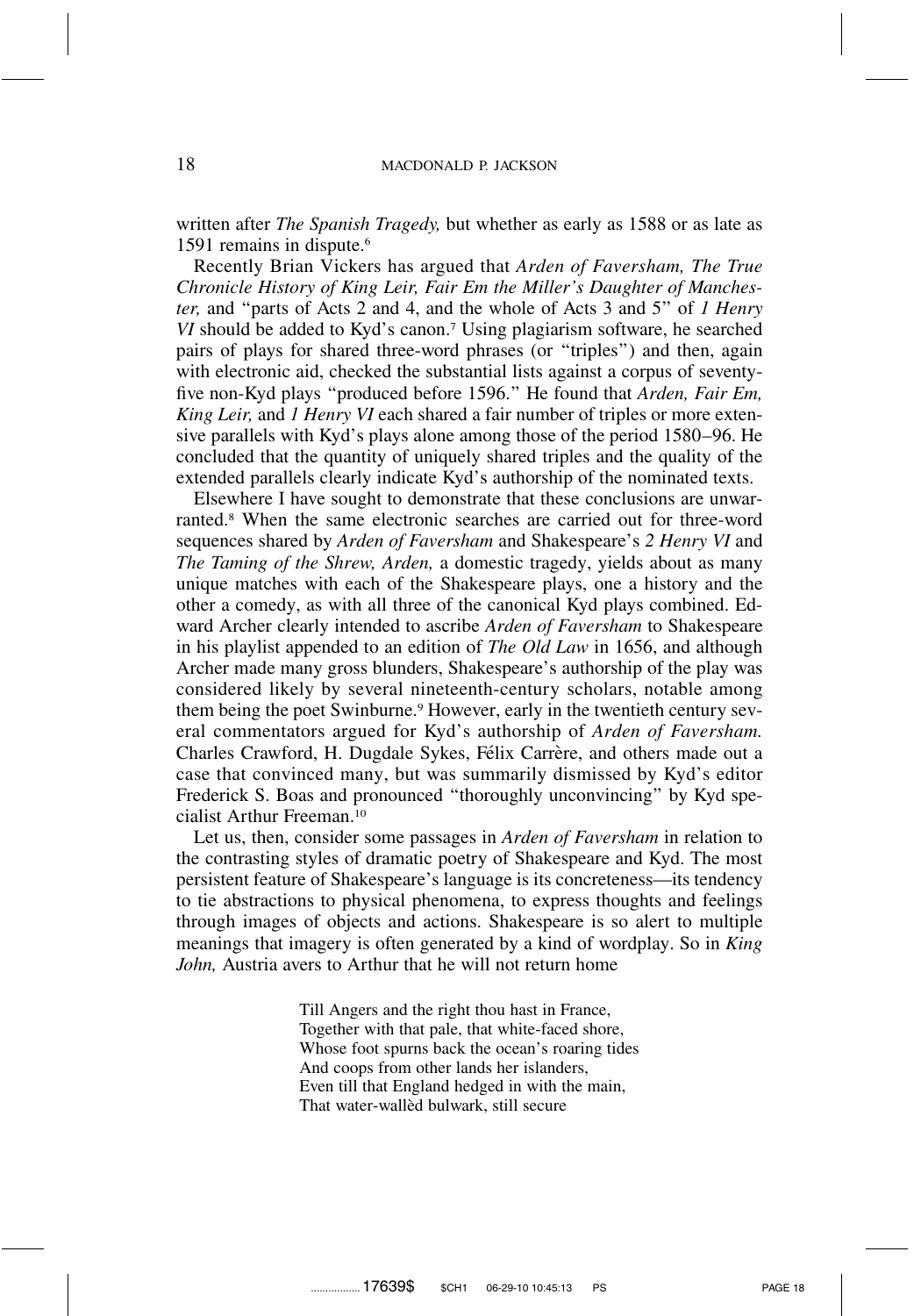And confident from foreign purposes, Even till that utmost corner of the west Salute thee for her king.

 $(2.1.22 - 30)^{11}$ 

Here "pale," as a fence or enclosure, leads into "coops" (meaning "encloses") for protection"), "hedged in," and "water-walled bulwark," but also, as denoting pallor, leads into ''that white-faced shore.'' The chalk cliff-face of the southeastern coast of England (or ''Albion'') is thus personified, and so the moribund metaphor in ''the foot of a cliff'' can be revived and drawn into the personification as a human foot ''spurning back'' the tides.12

Even in Shakespeare's very earliest plays this mode of operation, in which punning and imagery merge, is in evidence. For instance, in *2 Henry VI,* Suffolk, trying to convince King Henry of the Duke of Gloucester's hypocrisy, says:

> Smooth runs the water where the brook is deep, And in his simple show he harbours treason. The fox barks not when he would steal the lamb: (*To King Henry*) No, no, my sovereign; Gloucester is a man Unsounded yet, and full of deep deceit.

 $(3.1.53 - 57)$ 

The water metaphor in the semi-proverbial first line leads to the verb ''harbours'' in the next and gives concreteness and life to the otherwise almost dead metaphors of the words ''unsounded'' and ''deep'' in the last line. Most writers would refer to depths of deceit without evoking any image, but Shakespeare makes the depths real by juxtaposing ''unsounded''—literally not measured with a plummet, as well as figuratively untried or unexamined. Even ''The fox barks not when he would steal the lamb,'' which seems unrelated to the nautical imagery, is connected to it by an associational link in "bark": when Shakespeare uses the word "bark" in any sense, other senses are apt to be just below consciousness—the bark of a tree, for instance, and, as here, a sailing vessel (alternatively spelt ''barque'').

*Arden of Faversham* displays the same linguistic awareness. For example, Black Will, thinking of Alice Arden's promise of payment for acting as her husband's assassin, says:

> Why, this would steel soft-mettled cowardice, With which Black Will was never tainted with.

> > (3.98–99)

"Mettle" is an abstract noun, deriving its meaning "courage" or "spirit" by metaphor from ''metal,'' of which it is a variant. Here the verb ''steel'' draws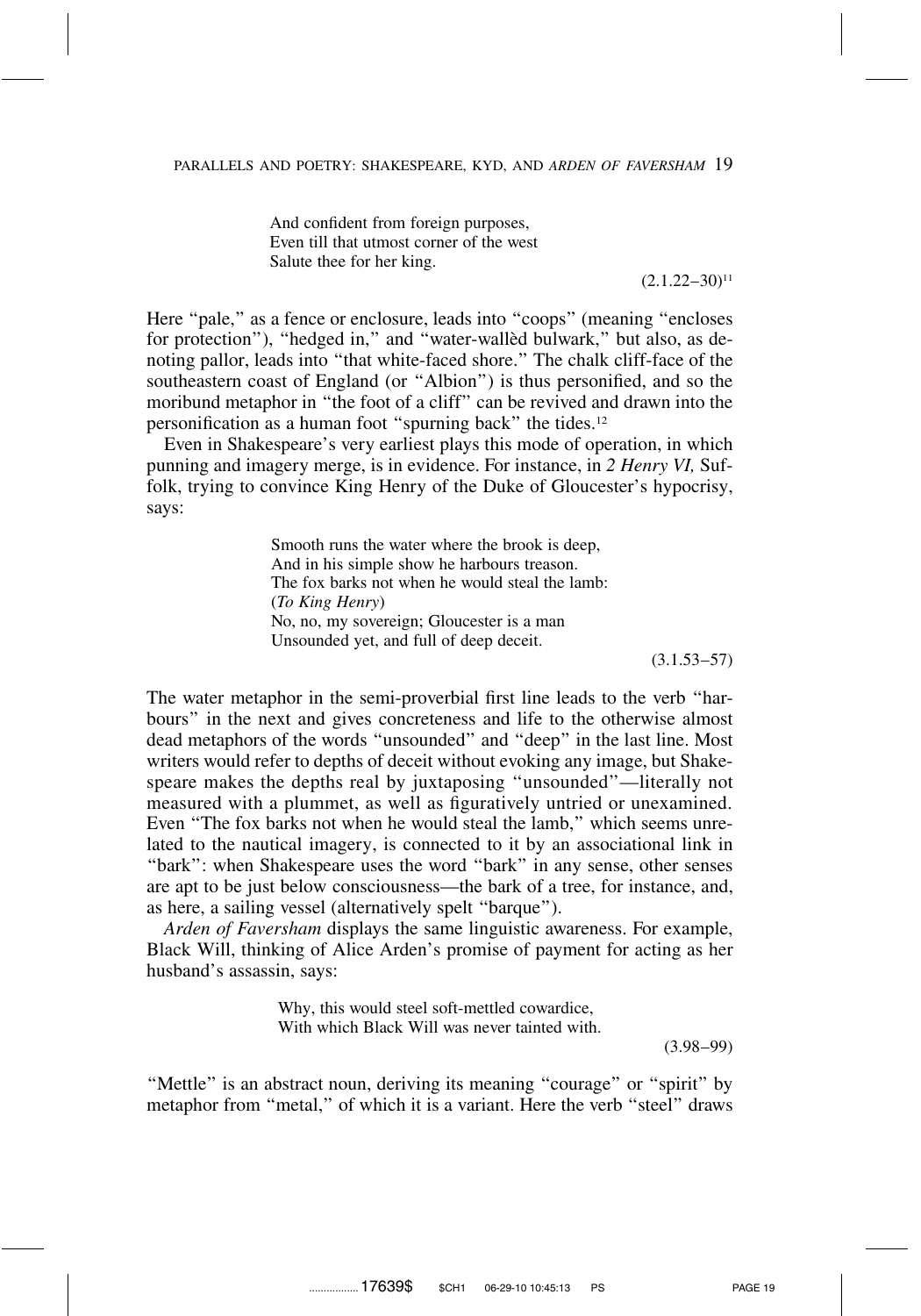attention to the original sense: even soft metal would be turned into hard steel, as the financial reward will harden Will's resolve. In her valuable book *Shakespeare's Wordplay,* M. M. Mahood noted that ''although Shakespeare frequently puns on *metal* and *mettle,* there are many places in the plays where the two words coalesce into one significance.''13 They do so in the following passage from *2 Henry IV,* which affords a line remarkably similar to Black Will's. Morton says that report of Hotspur's death:

> took fire and heat away From the best-tempered courage in his troops; For from his metal was his party steeled; Which once in him abated, all the rest Turned on themselves, like dull and heavy lead.

> > (1.1.112–18)

The fusion of abstract and concrete is complete and either spelling of the keyword would serve. From many other instances of such wordplay may be singled out Romeo's complaint that Juliet has made him effeminate, ''And in my temper softened valour's steel" (3.1.115), where "temper" is doubly meaningful, as of course is ''tempered'' in the *2 Henry IV* passage. A search of the ''Literature Online'' (*LION*) electronic database reveals no play of 1580–96 that provides parallels as close to Will's ''steel soft-mettled cowardice'' as do *2 Henry IV* and *Romeo and Juliet,* while the only other instance of ''never tainted with'' falls within a scene of *1 Henry VI* that has been generally accepted as Shakespeare's (4.5.46), where it again refers to cowardice.14

Very common in early modern drama and poetry are allusions to the ''closet'' of the breast or heart. A closet is a small room, cupboard, or cabinet. As Marlowe employs the analogy in *Edward II,* it is stock poetic diction:

> My daily diet is heart-breaking sobs, That almost rents the closet of my heart.

> > $(5.3.21 - 22)^{15}$

Taken as genuinely figurative language, this is a muddle. Sobs that are consumed ("diet") almost tear or split ("rents") a closet. Words are being used loosely, without interacting to create any sensory stimulus to the imagination. In *Arden of Faversham* cliché is transformed. Will tells Michael:

> I am the very man, Marked in my birth-hour by the Destinies, To give an end to Arden's life on earth; Thou but a member but to whet the knife Whose edge must search the closet of his breast.

> > (3.159–63)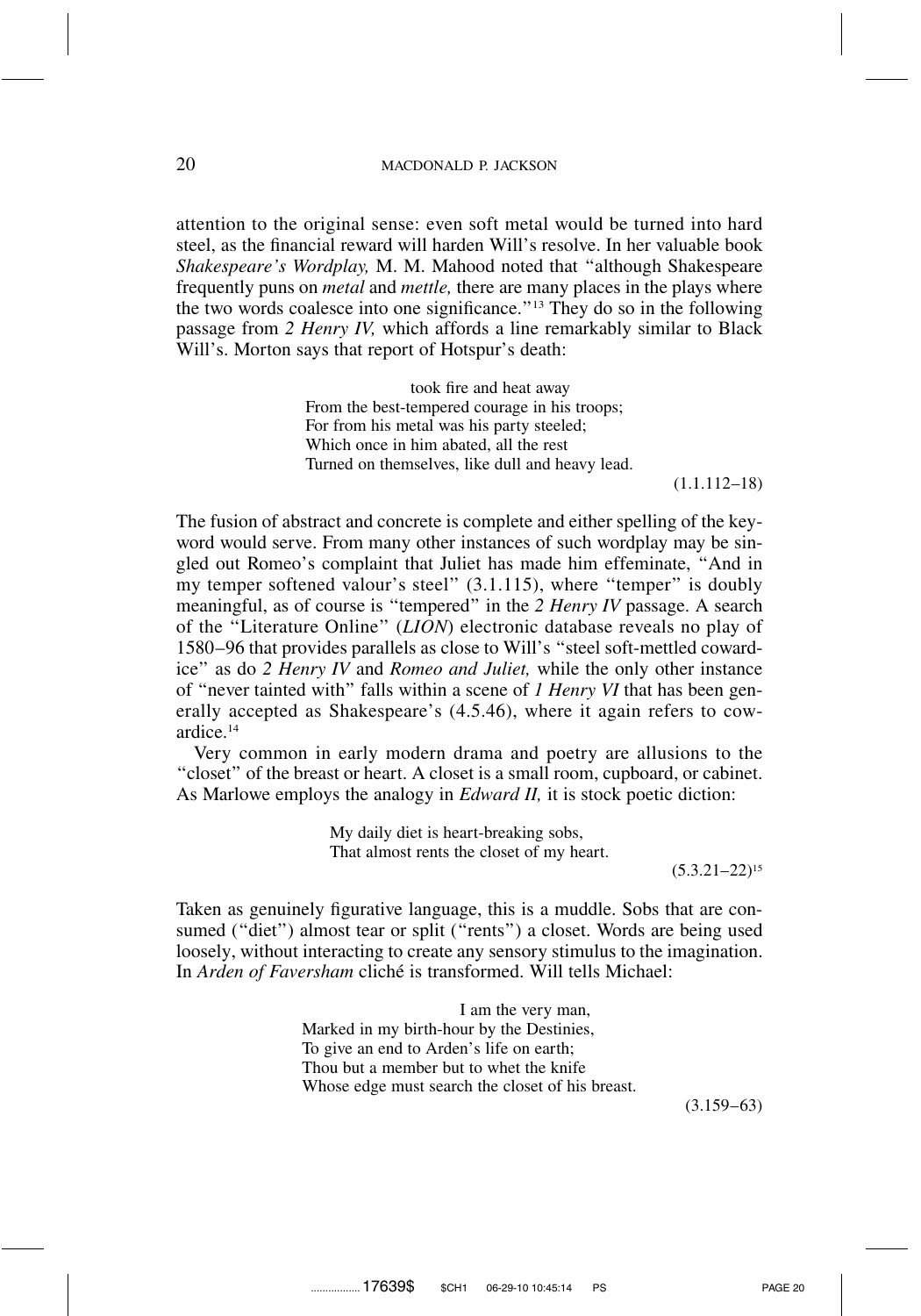The verb "search" here shows that the author is not using the word "closet" in any automatic and unimaginative way. His line is genuinely metaphorical. The searching of a closet blends with the kind of probing that Cassius commands from Pindarus: ''with this good sword . . . search this bosom'' (*Julius Caesar,* 5.3.40–41). Shakespeare twice uses the variant ''the closure of my breast" so as to bring out the full force of the metaphor.<sup>16</sup>

Analysis of a few representative parallels that Vickers cites between *Arden of Faversham* and *Soliman and Perseda* reveals crucial differences in the way the shared three-word sequences or ''triples'' are used—differences that point to dissimilar kinds of poetic imagination and hence to separate authors. Among the triples that *Arden of Faversham* shares with *Soliman and Perseda* is ''to everlasting night,'' preceded in both plays by the verb ''to send.'' *Soliman and Perseda* has ''to send them down to everlasting night'' (5.2.110) and has earlier used "down to everlasting night" without the verb  $(1.1.26)^{17}$ *Arden* has ''And Arden sent to everlasting night'' (5.9).

But if we consult the contexts in which the phrase occurs, the verbal parallel between the two plays appears less significant than the disparity in poetic quality. In *Arden,* the hired assassin Shakebag, after a brief and evocative tribute to the ''sheeting darkness'' that facilitates such villainy as he and his accomplice Black Will delight in, concludes that the ''night'' to which he is about to consign Arden will be an ''everlasting one'' (5.1–9). Not only is it to be under cover of literal night that Arden is dispatched to figurative night, but woven into the fabric of Shakebag's speech is an opposition between time and eternity. As Shakebag waits for night (''In which sweet silence such as we triumph," line 5) to drape the earth in "the black fold of her cloudy robe" (line 3), he says:

> The lazy minutes linger on their time, Loath to give due audit to the hour, Till in the watch our purpose be complete And Arden sent to everlasting night.

 $(5.6-9)$ 

The imagery and thought here are echoed in *The Rape of Lucrece.* Rapist Tarquin, experiencing minor delays as he approaches the sleeping Lucrece's bedchamber, takes them

> . . . as those bars which stop the hourly dial, Who with a ling'ring stay his course doth let Till every minute pays the hour his debt. (327–29)

The ''bars'' are the lines on the clock face that mark off the minutes, but they are also thought of as obstacles. They both punctuate the dial and appear to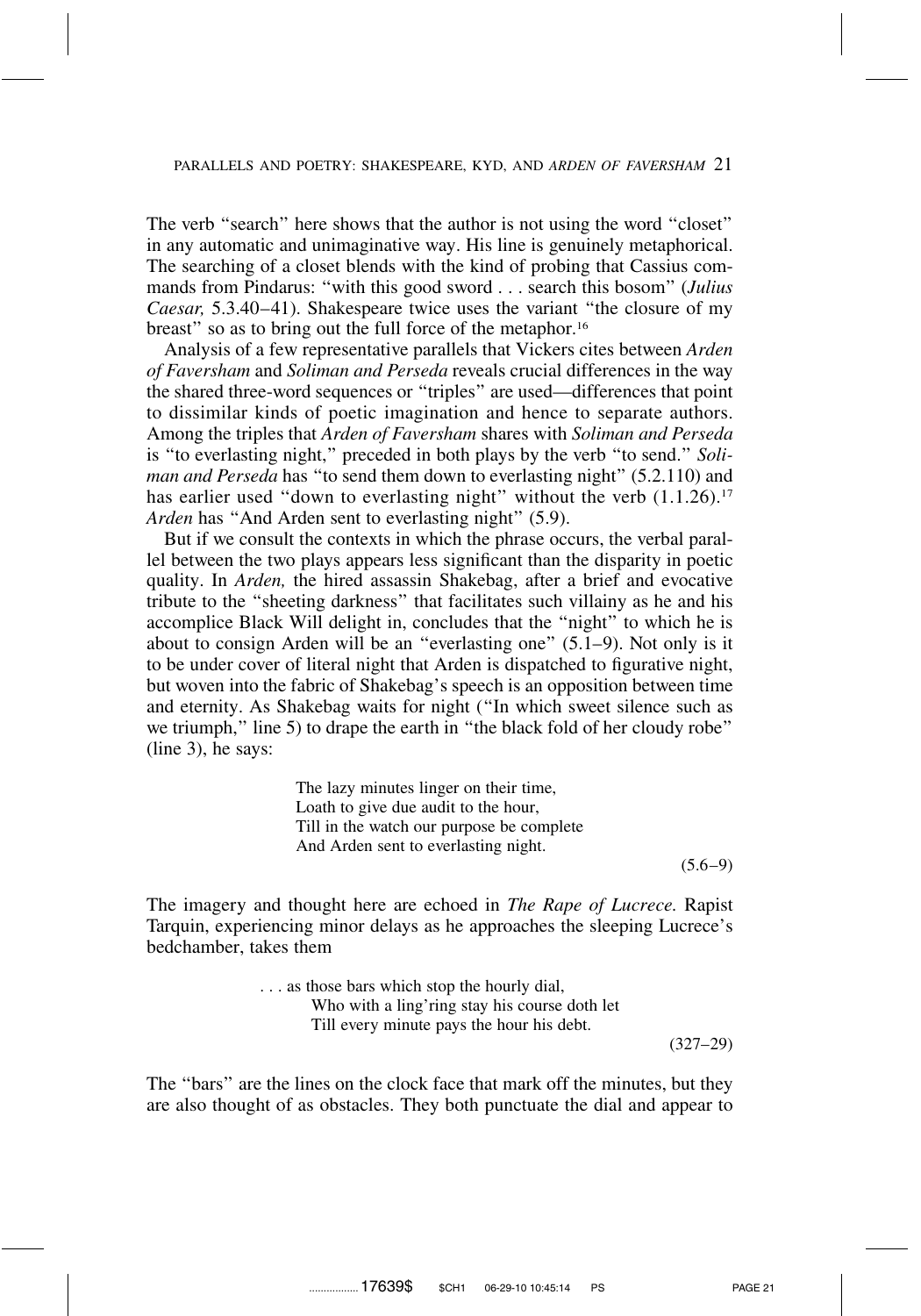halt the movement of the hand, since early modern clocks "moved with regular jolts rather than a smooth movement."<sup>18</sup> "Let" means hinder. In both *Arden* and *Lucrece,* time is felt to slow down so as to postpone the moment at which the crime (anticipated as fulfillment) is committed. With ''minutes,'' ''linger,'' and ''hour'' compare ''ling'ring,'' ''minute,'' and ''hour.'' In each case there is also a commercial metaphor. In *Arden* the minutes are ''Loath to give due audit to the hour''—they are reluctant to render payment so as to square the final account that is owed (''due''). Similarly Tarquin is thwarted "Till every minute pays the hour his debt." "Audit" is a word of which Shakespeare is fond. In Sonnet 126 it is used in connection with time. Although Nature seems to have power to "kill" "wretched minutes" and so prevent the Fair Youth from aging, yet Time's ''audit, though delayed, answered must be, / And her quietus is to render thee" (lines 11–12).

In Shakebag's speech "the watch" is a period of vigilance or "a time division of the night,'' but the word also evokes a timepiece or even ''the marks of the minutes on a dial-plate.'' The word adds to the images of time set against ''everlasting night.'' The idea of the minutes accumulating to make up the hour at which the assassins' ''purpose be complete'' is akin to King Henry's desire to sit and "carve out dials quaintly, point by point":

> Thereby to see the minutes how they run: How many makes the hour full complete.

(*3 Henry VI,* 2.5.24–26)

*Arden of Faversham* is full of anticipations of *Macbeth,* and Shakebag's ''sheeting darkness'' is well on the way to Lady Macbeth's ''blanket of the dark'' (1.5.52). There are, as Fluellen might have said, bedclothes in both, with their connotations of nighttime. But ''sheeting darkness'' also carries suggestions of winding-sheets. This is *OED*'s only example of the present participial adjective, meaning ''swathing, enfolding.'' Its earliest example of the past participial adjective ''sheeted'' is in *Hamlet*'s ''the sheeted dead'' (Additional passage A.8), where the sheets are shrouds, and its earliest example of ''sheet'' as a verb is from *Antony and Cleopatra,* where ''snow the pasture sheets'' (1.4.65). So Shakebag's speech displays a typically Shakespearean verbal inventiveness.

In Shakebag's speech ''Black night hath hid the pleasures of the day'' and with its ''sheeting darkness'' conceals the would-be assassins ''with the black fold of her cloudy robe,'' so that they may send Arden to ''everlasting night.'' Likewise, in *Richard III* (1.3.264–67), Queen Margaret harangues Gloucester as butcher of her sun-like son (''now in the shade of death''), whose beams ''thy cloudy wrath / Hath in eternal darkness folded up.'' Gloucester ''turns the sun to shade.'' Neither Kyd nor Marlowe uses ''fold'' as noun or verb in connection with darkness. Shakespeare does so not only in *Richard III* but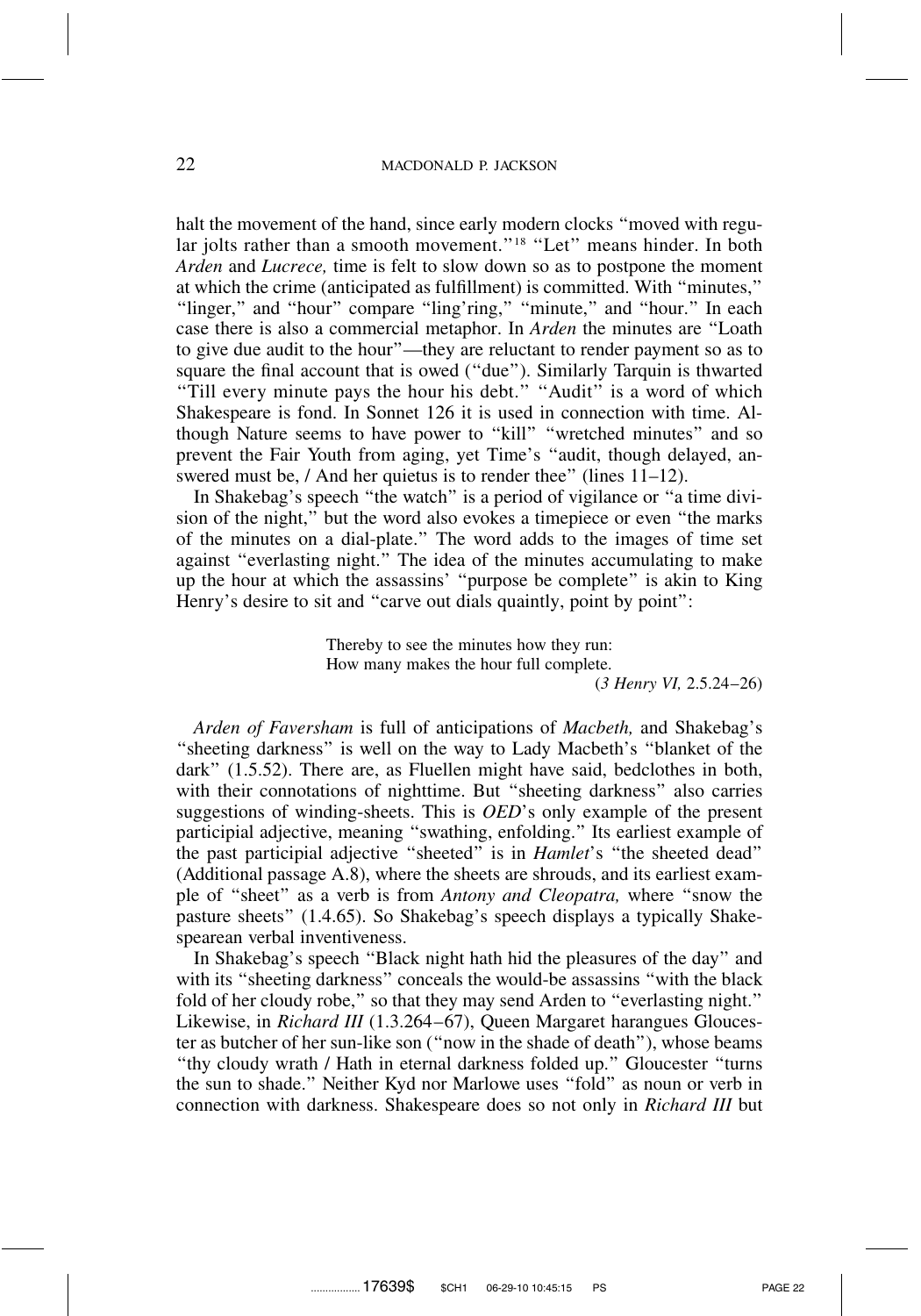also in *Venus and Adonis,* where ''the merciless and pitchy night'' did ''Fold in'' Adonis, obscuring him from Venus's sight (821–82), and in *The Rape of Lucrece,* where Tarquin's crime is ''folded up in blind concealing night'' (675).

Finally, with regard to the context of the triple "to everlasting night," when *LION* is set to search all authors living in the years from 1000 to 1700 for juxtapositions of "minute(s)," "hour," and inflections of the verb "to linger,'' it finds only two instances besides those in *Arden of Faversham* and *The Rape of Lucrece*—in the anonymous play *Mucedorus* and in a poem called ''The Hour-glass'' by Rowland Watkins in *Flamma Sine Fuma* (1662). In *Mucedorus* (Q 1598, B1<sup>r</sup>) the lingering is of a person and is quite distinct from "each minute of an hour." Watkins has:

> The sand within the transitory glass Doth haste, and so our silent minutes pass. Consider how the ling'ring hour-glass sends Sand after sand, until the stock it spends.

(*Flamma Sine Fuma,* 1662, E5v )

Here the sand in the glass "Doth haste" and the hourglass lingers. The ideas are different from those in the *Arden* and *Lucrece* passages, and in any case the poem was written about seventy years later.19

As poetry, the passage in which ''to everlasting night'' occurs within *Soliman and Perseda* lacks the interest of the *Arden* lines. Soliman, apostrophizing the dead Erastus, vows that he himself will kill the two janissaries who strangled him; Soliman's hand

> shall help To send them down to everlasting night, To wait upon thee through eternal shade. Thy soul shall not go mourning hence alone.

(5.2.109–12)

There is no complex interplay of images here, just a straightforward reference to the classical descent into Hades. This is true also of Kyd's first use of the phrase. In the chorus involving Love, Fortune, and Death that opens the play, Death asserts: ''I will not down to everlasting night / Till I have moralized this tragedy'' (1.1.26–27).

Another triple common to *Arden of Faversham* and *Soliman and Perseda* is ''with eager mood.'' The dying Soliman entreats Perseda:

> And, sweet Perseda, fly not Soliman Whenas my gliding ghost shall follow thee With eager mood thorough eternal night.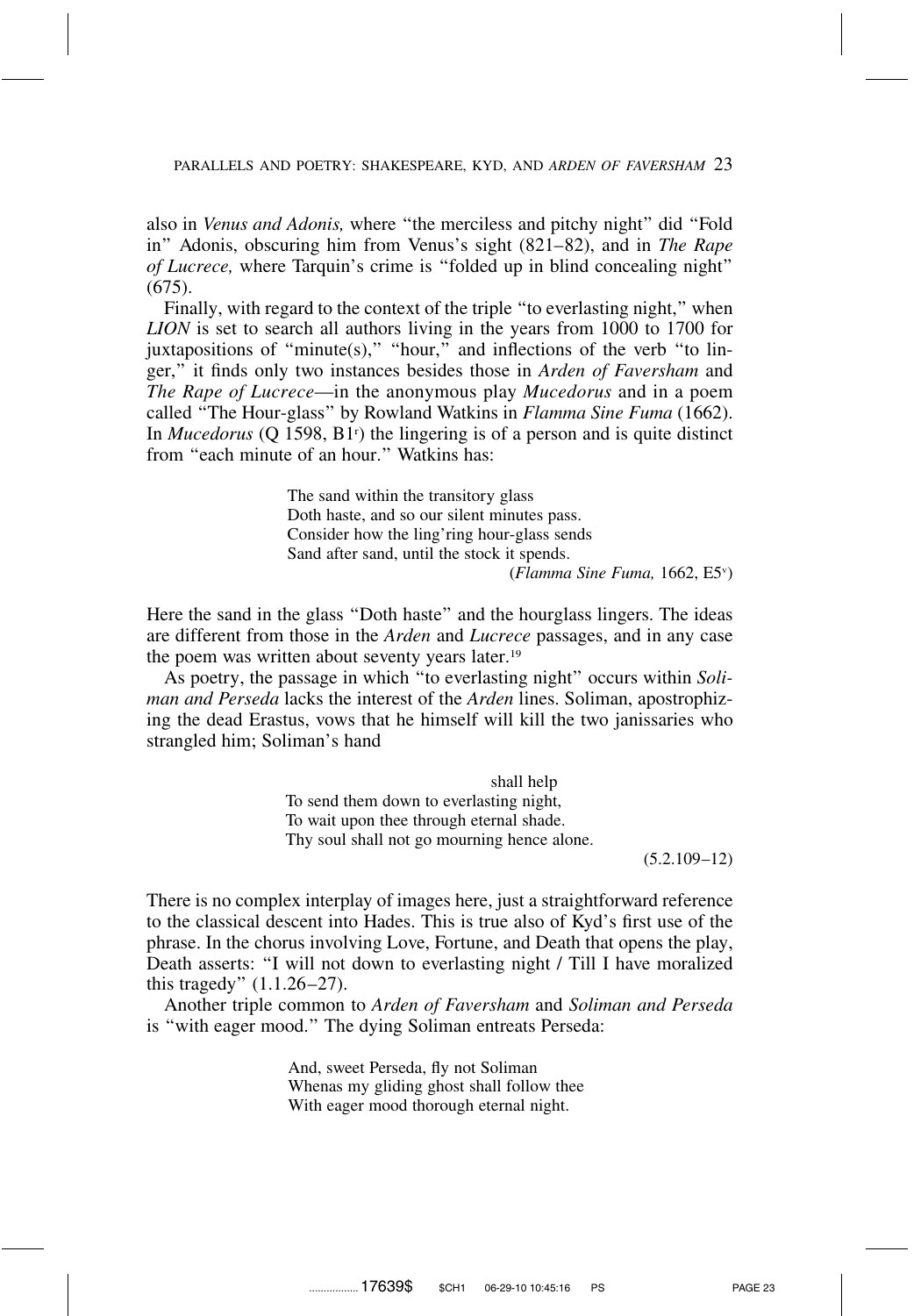And now pale death sits on my panting soul And with revenging ire doth tyrannize.

(5.4.149–53)

Here "eager mood" takes its place in an assembly of nouns preceded by the most obvious epithets: "sweet Perseda," "gliding ghost," "eternal night," "pale death," "panting soul," "revenging ire." The excerpt is a tissue of inert expressions and other men's inventions.

There could hardly be a greater contrast than with the rich particularity of the lines in which ''with eager mood'' appears in *Arden.* Greene advises Black Will and Shakebag as they prepare to attack their victim:

> Well, take your fittest standings, and once more Lime your twigs to catch this weary bird. I'll leave you, and at your dag's discharge Make towards, like the longing water-dog That coucheth till the fowling-piece be off, Then seizeth on the prey with eager mood. Ah, might I see him stretching forth his limbs As I have seen them beat their wings ere now.

> > $(9.38-45)$

The metaphorical hunting scene has been clearly visualized by the poet and vividly presented. A ''water-dog'' is ''a dog trained to retrieve waterfowl.'' Shakespeare refers to a ''water-spaniel'' (''a variety of spaniel, much used for retrieving waterfowl'') in *The Two Gentlemen of Verona* (3.1.269) and to ''water-rugs'' (belonging to ''a shaggy breed of water-dog'') in *Macbeth* (3.1.95). The retriever crouches, belly to the ground, longing for the moment when the bird is shot, and then dashes to seize the prey ''with eager mood'' the phrase assumes a certain concreteness in the context. The eagerness is in the dog's very nature.

The opening image of ''smearing . . . twigs with a sticky substance known as bird-lime to catch birds''20 is one to which Shakespeare frequently returns. There are three such bird-snaring images in *2 Henry VI:* ''Madam, myself have limed a bush for her, / And placed a choir of such enticing birds / That she will light to listen to their lays, / And never mount to trouble you again'' (1.3.91–94); ''And York and impious Beauford that false priest, / Have all limed bushes to betray thy wings, / And fly thou how thou canst, they'll tangle thee"  $(2.4.54-56)$ ; "Like lime twigs set to catch my winged soul" (3.3.16). There are many other cases: ''lay lime to tangle her desires'' in *The Two Gentlemen of Verona* (3.2.68); ''Birds never limed no secret bushes fear" (*The Rape of Lucrece*, 88), whereas "The bird that hath been limed in a bush / With trembling wings misdoubteth every bush'' (*3 Henry VI,* 5.6.13– 14); ''they are limed with the twigs'' (*All's Well That Ends Well,* 3.5.23–24);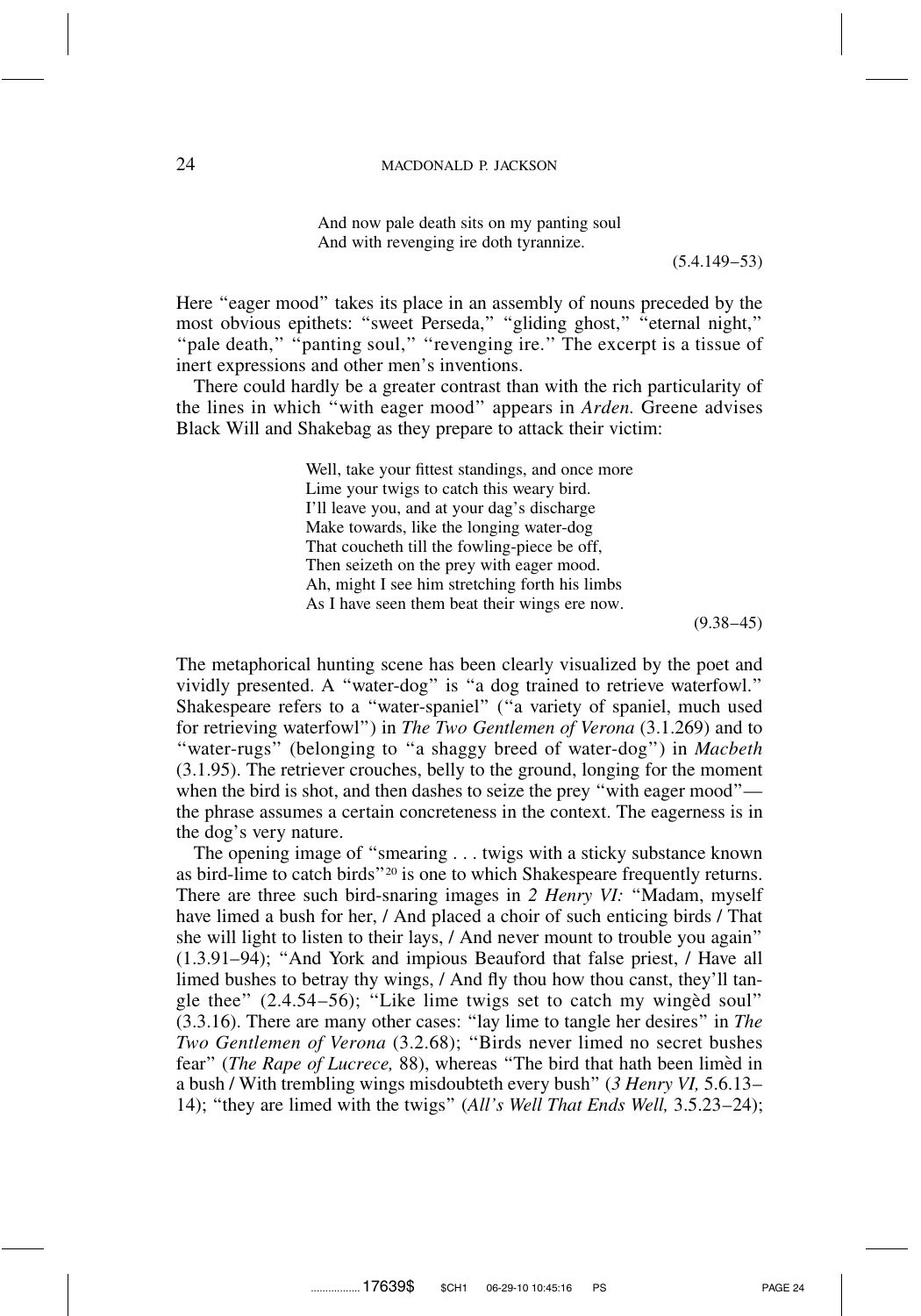and so on. But Kyd also uses the image in *The Spanish Tragedy:* ''I set the trap, he breaks the worthless twigs, / And sees not that wherewith the bird was limed'' (3.4.41–42).

It is the detailed picture of the water-dog—which reads like the work of a country man who has experienced hunting for waterfowl at first hand—that most suggests Shakespeare. For anything comparable in the drama of the late 1580s and early 1590s we would have to turn to Shakespeare, as in *1 Henry VI,* 4.2.45–52:

> How are we parked and bounded in a pale!— A little herd of England's timorous deer Mazed with a yelping kennel of French curs. If we be English deer, be then in blood, Not rascal-like, to fall down with a pinch, But rather, moody-mad and desperate stags, Turn on the bloody hounds with heads of steel And make the cowards stand aloof at bay.

The imagery in that speech, of hunting for deer, governs Arden's narrative of his dream at  $6.6-31$ .

That Shakespeare had handled a ''fowling-piece'' is suggested by Robin Goodfellow's (Puck's) account, in *A Midsummer Night's Dream,* of the "rude mechanicals'" reaction to Bottom's metamorphosis into an ass. When they catch sight of him:

> As wild geese that the creeping fowler eye, Or russet-pated choughs, many in sort, Rising and cawing at the gun's report, Sever themselves and madly sweep the sky— So, at his sight, away his fellows fly.  $\dots$

> > $(3.2.20 - 24)$

Again we have the fowl, the stalker's stealthiness (water-dog ''couching,'' fowler ''creeping''), the firing of the gun, the beating of wings. In *The Merry Wives of Windsor,* Page, Ford, Caius, and Evans are said to have gone ''abirding'' (3.3.221, 3.5.43, 3.5.119, 4.2.7) and ''fowling-pieces'' in the Quarto (1602) become ''birding-pieces'' in the First Folio (1623) (4.2.50).

Both *Arden of Faversham* and *Soliman and Perseda* contain references to "a sudden qualm." In Kyd's play, Lucina asks "What ails you, madam, that your colour changes?'' and Perseda replies ''A sudden qualm'' (2.1.49–50). In *Arden,* Franklin asks ''What ails you, woman, to cry so suddenly?'' and Alice replies ''Ah, neighbours, a sudden qualm came over my heart'' (14.301–2). Both question and answer share a three-word sequence. But in this case it is worth consulting every instance of the word ''qualm'' in plays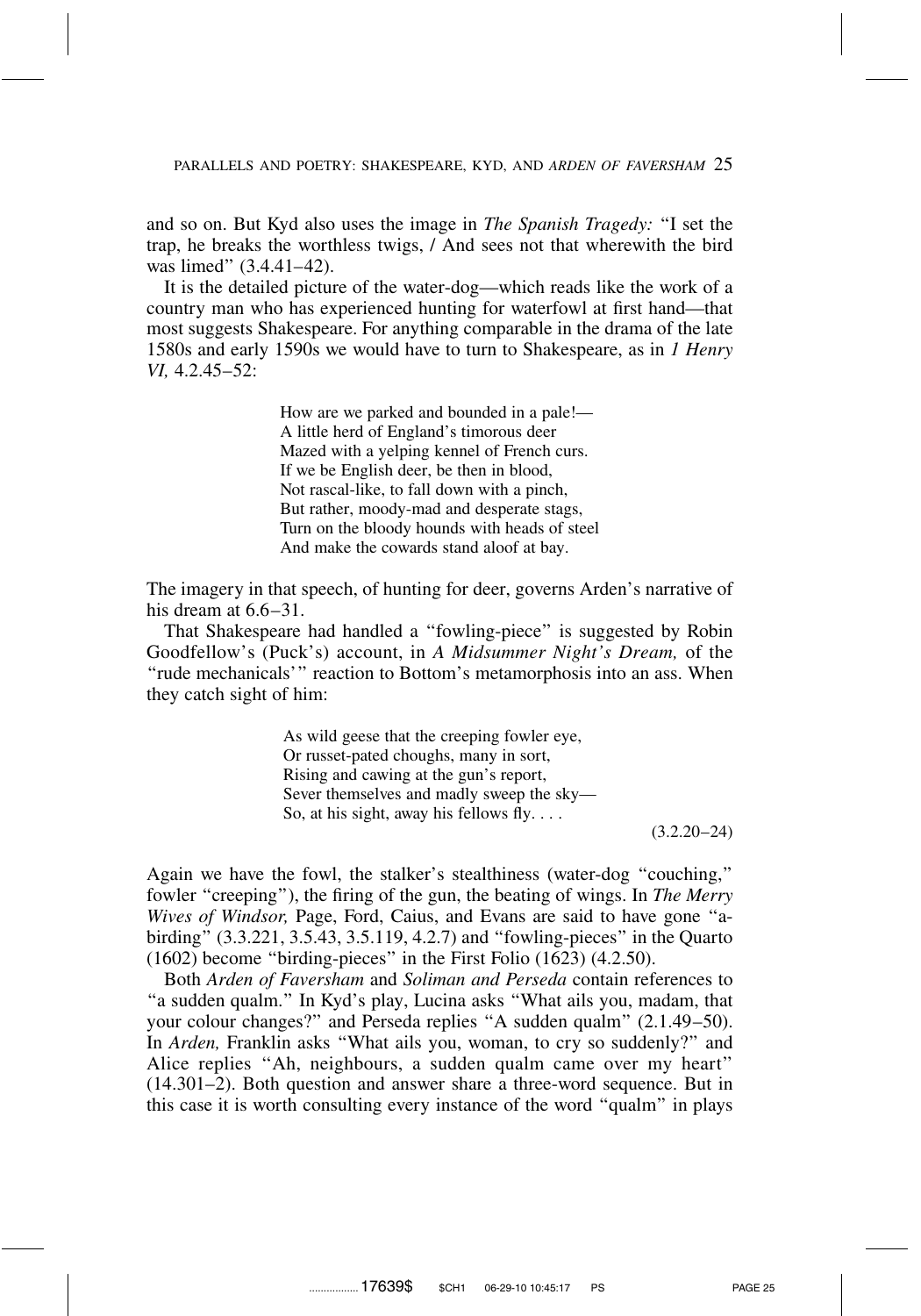of 1580–96. Some plays use ''qualm'' without offering anything much by way of parallelism with *Arden* or *Soliman and Perseda.* Greene's *Friar Bacon and Friar Bungay* has "a qualm did cross his stomach then"  $(1.18)^{21}$ Greene and Lodge's *A Looking Glass for London and England* has ''to ease a woman when a qualm of kindness come too near her stomach'' (1100– 1102). Lyly's *Sapho and Phao* has ''or else a woman's qualm'' (3.1, p. 86).

Other plays offer more. Alice's ''qualm came over my heart'' is paralleled in ''a qualm that often cometh over my heart'' of Lyly's *Endimion* (3.4, p. 170) and in an exchange in Shakespeare's *Love's Labour's Lost:* Katherine remarks, ''Lord Longaville said I came o'er his heart. / And trow you what he called me?,'' which elicits the Princess's quip '''Qualm', perhaps'' (5.2.278–79). Evidently qualms are apt to come over the heart. In *2 Henry VI,* Gloucester says ''Some sudden qualm hath struck me at the heart'' (1.1.52). In the bad quarto (1594) of the same play this becomes ''Pardon, my lord, a sudden qualm came over my heart"  $(A3<sup>r</sup>)<sup>.22</sup>$  It is possible that a reporter corrupted the text preserved in the Folio through recollection of Alice's ''a sudden qualm came over my heart.'' Whatever the reason, the quarto *Contention* shares with *Arden of Faversham* this uninterrupted seven-word sequence.

But it is Gloucester's use of the verb ''struck'' that points to the most significant link with a ''qualm'' in *Arden.* Gloucester is reading out an agreement that Suffolk has engineered between King Henry and the French King Charles in which lands held by the English are to be released to the French. He breaks off, dropping the paper: ''Pardon me, gracious lord. / Some sudden qualm hath struck me at the heart / And dimmed mine eyes that I can read no further'' (1.1.51–53). In *Arden of Faversham,* Franklin is urged by Arden to continue his a tale of an adulterous wife. Franklin attempts to excuse himself:

> I assure you, sir, you task me much. A heavy blood is gathered at my heart, And on a sudden is my wind cut short As hindereth the passage of my speech. So fierce a qualm yet ne'er assailèd me.

> > $(9.63-67)$

In both passages the qualm strikes or assails, is sudden, and affects the heart. The attack stops Gloucester from continuing to read aloud and Franklin from continuing to narrate. In one further mention of a qualm in the drama of 1580–96, Greene writes ''A sudden qualm / Assails my heart'' in *James IV* (5.1.65–2). Here is the same verb that Franklin employs in *Arden.* I doubt that we can possibly establish relationships of influence or agency between all these early modern qualms, though the parallel between Franklin's qualm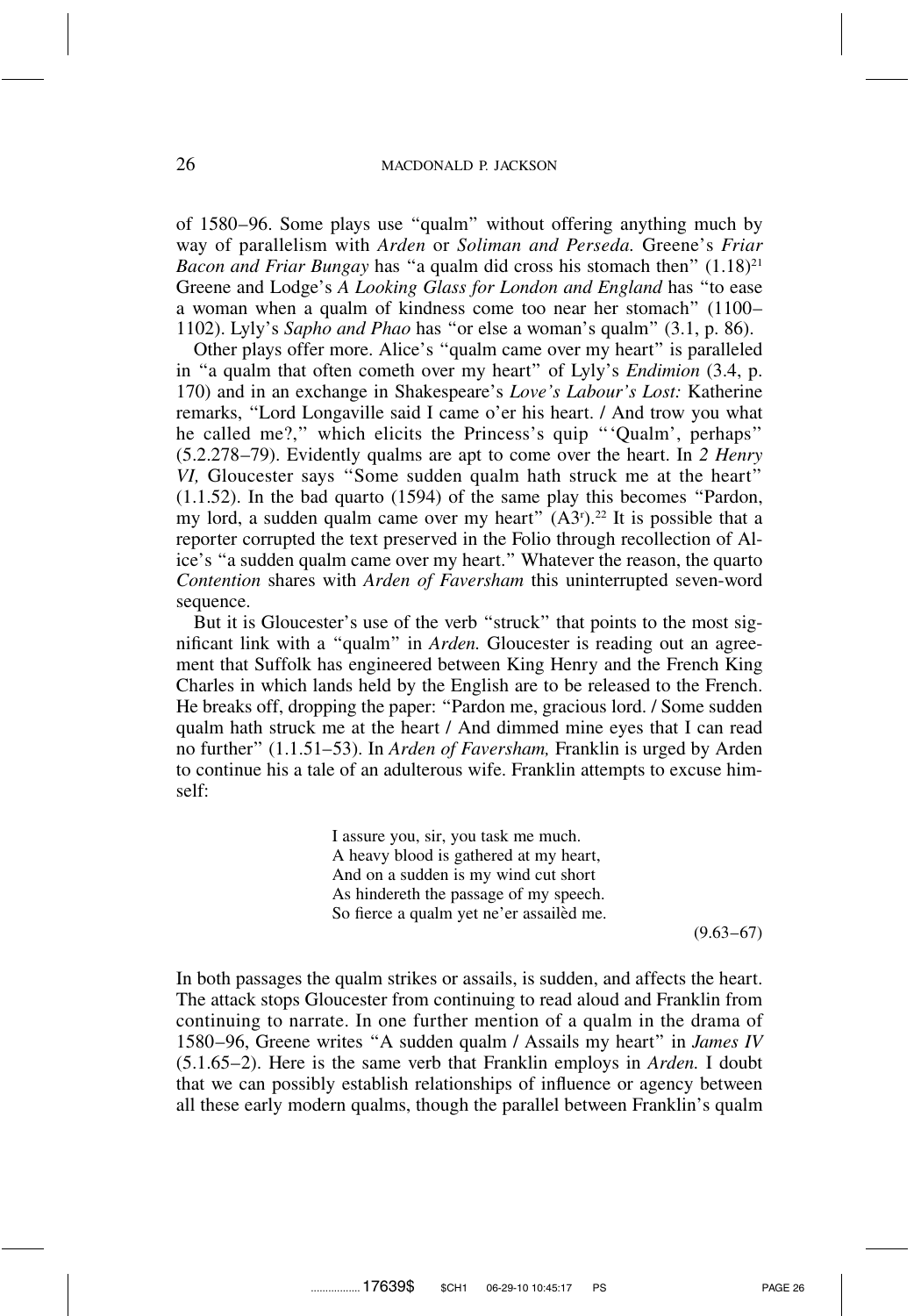in *Arden of Faversham* and Gloucester's in *2 Henry VI* strikes me as the most evidential of authorship. But the crucial matter to which I want to draw attention is the Shakespearean way in which "fierce" and "assailed" interact in Franklin's "So fierce a qualm yet ne'er assailed me." 2 Henry VI has "struck" and *James IV* even has "Assails." But the addition of the simple adjective "fierce" brings out the latent metaphor in "assailed": the two words act upon each other to create a line with real metaphorical life.

To examine one further parallel, Crawford and Sykes, arguing for Kyd's authorship of *Arden of Faversham,* compared ''forge distressful looks'' in *Arden* (8.56) with ''forge alluring looks'' in *Soliman and Perseda* (2.1.117). Since *LION* yields no further instances of the forging of looks in English drama of the period 1576–1642, from the opening of the Theatre to the closing of the theatres, there is almost certainly a connection between these two. But studying them in context leads to the conclusion that identity of authorship is most improbable.

In *Arden of Faversham,* Mosby, with characteristic egotism, accuses the sighing Alice of feigning misery only to make him feel miserable too:

> Ungentle Alice, thy sorrow is my sore; Thou know'st it well, and 'tis thy policy To forge distressful looks to wound a breast Where lies a heart that dies when thou art sad.

> > $(8.54 - 57)$

The author of *Arden* is alive to the language he is using. The implications of the latent metaphor in ''forge'' (one forges weapons) are fully appreciated, and carried on in ''wounds'' and ''dies.'' This strand of imagery begins in the earlier lines of Mosby's speech when he compares Alice's sighs to ''a cannon's burst / Discharged against a ruinated wall''—sighs that break his ''relenting heart in thousand pieces'' (51–53); and the word ''policy'' contributes to the thread with a hint of military strategy. Shakespeare similarly exploits the underlying, primary sense of the verb ''forge'' in 137:

> Why of eyes' falsehood hast thou forged hooks, Whereto the judgement of my heart is tied?

(lines 7–8)

The fashioning of hooks from metal (probably with the aid of beams flashing from the eyes) is implicit in this intricate image of false beguiling. In *Soliman and Perseda,* Perseda exclaims:

> Ah, how thine eyes can forge alluring looks And feign deep oaths to wound poor silly maids.

> > (2.1.117–18)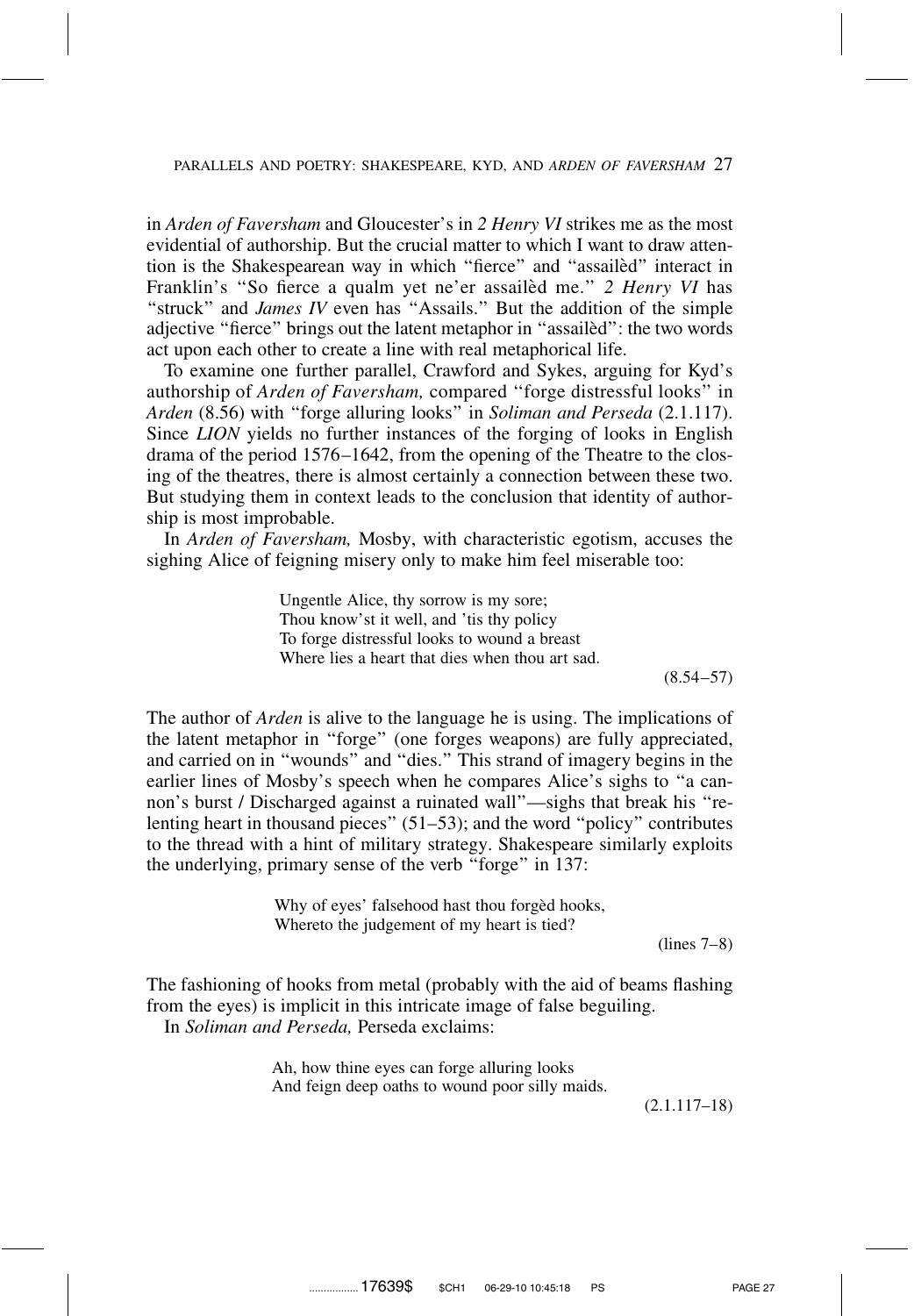Kyd (if it be he) uses ''forge'' prosaically to mean ''contrive'' with no interest in its derivation. The word ''wound'' is present but fails to connect with any other word to generate a metaphorical charge in the lines. How, one may ask, can eyes feign oaths, let alone deep ones? The playwright responsible for *Soliman and Perseda* did not trouble himself with such questions. The author of *Arden of Faversham* awakes the dormant metaphors in words; the author of *Soliman and Perseda* bundles together his ''alluring looks,'' ''deep oaths,'' and ''silly maids,'' and lets the metaphors sleep.

In illustration of the Shakespearean vitality of much of the language of *Arden of Faversham,* I cited the way that the verb ''steel'' brings out the "metal" in "soft-mettled" in Black Will's avowal of his resolve to kill Arden. His speech continues

> I tell thee, Greene, the forlorn traveller Whose lips are glued with summer's parching heat Ne'er longed so much to see a running brook As I to finish Arden's tragedy.

> > (3.100–103)

Not only does the language have a vividness and concreteness never on display in Kyd's plays, but it contains three significant links to early Shakespeare. The phrase ''summer's parching heat'' is found in *2 Henry VI,* which has "In winter's cold and summer's parching heat" (1.1.78). It appears in no other play of 1576–1642, and the whole of *LION* English drama contains only one eighteenth- and one nineteenth-century echo of the phrase.23 In the very next line ''a running brook'' is shared with *The Taming of the Shrew* (Ind.2.49) and with no other play of 1576–1642. Indeed, the phrase appears in only one other *LION* work—whether poetry, drama, or prose—before the nineteenth century, and that is John Studley's translation of Seneca's *Medea,* a closet drama of 1566. Thirdly, ''Whose lips are glued'' has its counterpart in ''That glues my lips'' in *3 Henry VI* (5.2.38). This image of glued lips constitutes a third Shakespearean link that is unique in early modern drama. And the three links—within two consecutive lines—are to three of Shakespeare's first four plays, according to the Oxford *Textual Companion,* which dates them 1590–91.

Moreover, the *Arden* lines have close parallels in *Venus and Adonis,* written in 1592–93 and published in 1593. Venus eagerly anticipates a kiss from Adonis: her ''lips were ready'' but he ''turns his lips another way'' (89–90). Then ''Never did passenger in summer's heat / More thirst for drink than she for this good turn'' (91–92). In both *Arden* and Shakespeare's poem the ''lips'' of the traveler (or ''passenger,'' which means traveler) thirst for drink in ''summer's . . . heat.'' The other element in the *Arden* image is present in a later stanza of *Venus and Adonis,* where Venus presses her ''thirsty lips''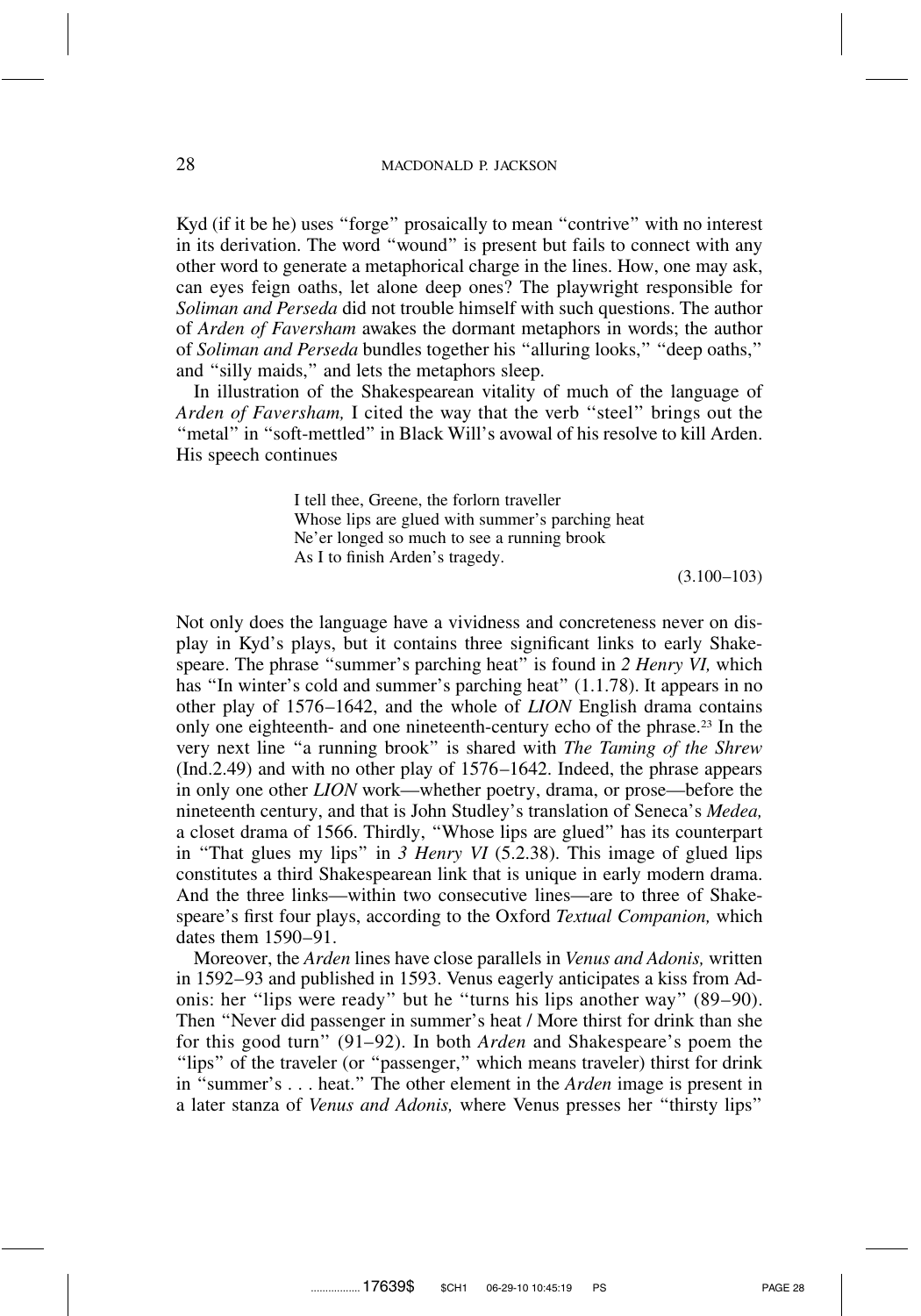(543) on Adonis's mouth, until the pair, ''Their lips together glued, fall to the earth" (545).<sup>24</sup>

The Shakespearean linguistic alertness typified by the juxtaposition of "fierce" and "assailed" in relation to a "qualm" thus appears within a speech that not only has a Shakespearean poetic vigor but displays striking parallels with Shakespeare's earliest works.

One more example of Shakespearean wordplay-cum-image-making in *Arden of Faversham* seems worth noting, since it includes a submerged pun found also in *Macbeth,* which, as mentioned above, *Arden* often anticipates.25 Quarreling with Alice, her lover Mosby protests that, in carrying on an affair with her:

> I left the marriage of an honest maid Whose dowry would have weighed down all thy wealth, Whose beauty and demeanour far exceeded thee. This certain good I lost for changing bad, And wrapped my credit in thy company. I was bewitched—that is no theme of thine!— And thou unhallowed hast enchanted me. But I will break thy spells and exorcisms And put another sight upon these eyes That showed my heart a raven for a dove. Thou art not fair—I viewed thee not till now; Thou art not kind—till now I knew thee not. And now the rain hath beaten off thy gilt Thy worthless copper shows thee counterfeit.

(8.88–94)

Mosby's character is here reflected in the imagery he uses. His concern with the ''dowry'' and the ''wealth'' that he has lost reappears in puns on ''changing," "credit," and "company," and in the final image in which he compares Alice to a counterfeit gold coin. "Credit" is good reputation in general but also has specific application to financial credit-worthiness or solvency; ''company'' is both society and a business concern. Later in the play the commercial sense of ''company'' draws out the metaphorical content of ''purchase'': "Your company hath purchased me ill friends" (14.209).<sup>26</sup> Shakespeare several times quibbles on ''company.''27 *The Two Gentlemen of Verona* affords a good illustration. Valentine says: ''Sir Thurio borrows his wit from your ladyship's looks, and spends what he borrows kindly in your company'' (2.4.36–40), and the commercial references are continued in ''bankrupt,'' ''exchequer,'' and ''treasure'' (40–42). Shakespeare brings *Arden*'s ''credit'' and ''company'' together in *The Merchant of Venice,* where Tubal tells Shylock: ''There came divers of Antonio's creditors in my company to Venice''  $(3.1.105-6)$ .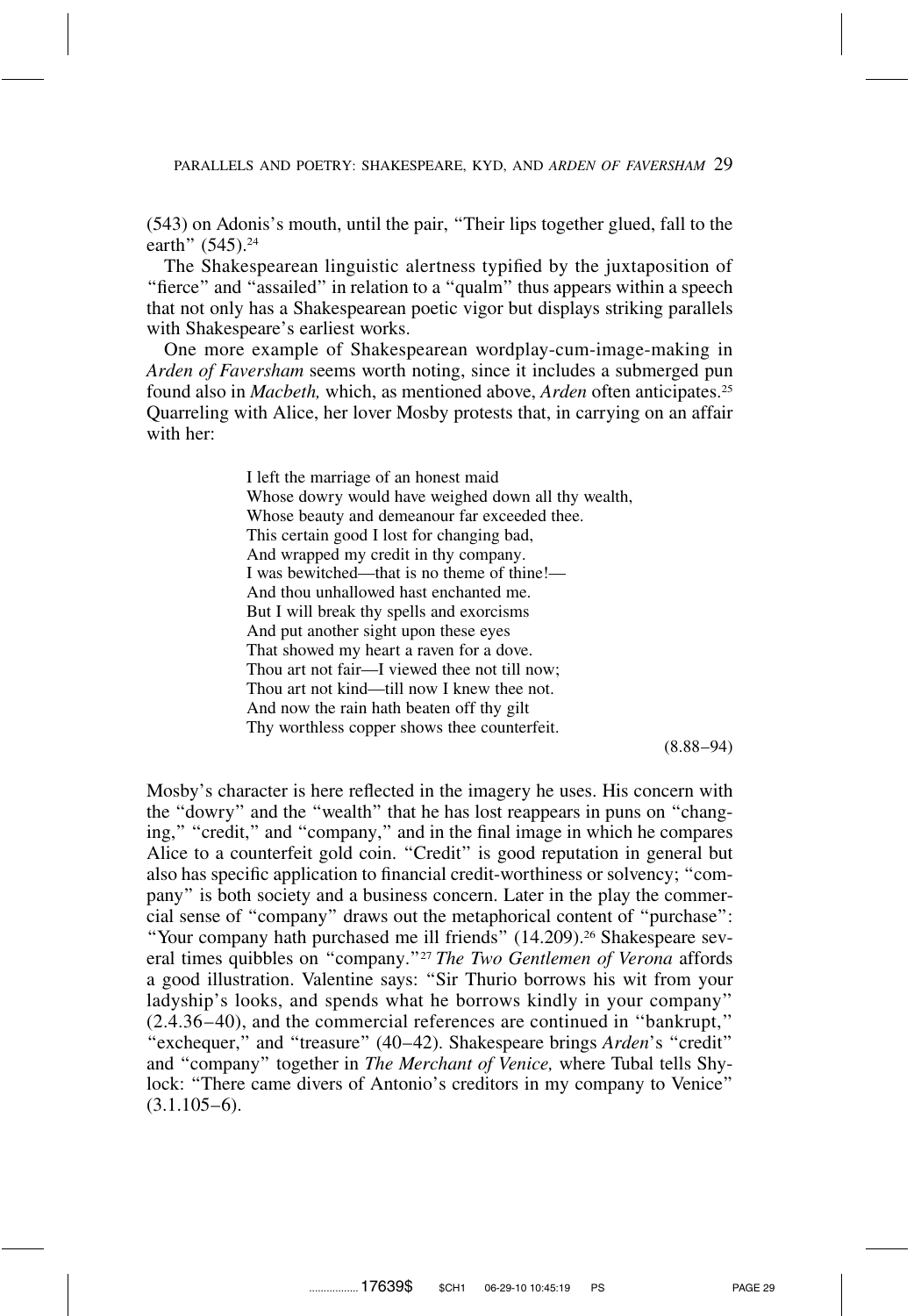The opposing of dove and raven to contrast value and worthlessness or to emphasize the deceptive nature of appearances is Shakespearean, as is the image of the gilding of copper to symbolize falseness in love.<sup>28</sup> But it is the word ''wrapt'' to which I want to draw attention. In *Shakespeare's Wordplay,* Mahood notes Banquo's remarks about Macbeth's strange behavior when he learns that he has been made Thane of Cawdor: ''Look how our partner's rapt" (1.3.141). As she says, "the secondary meaning of 'wrapped' is shown to be in the air by his next words'':

> New honours come upon him. Like our strange garments, cleave not to their mould But with the aid of use.

 $(1.3.143 - 45)^{29}$ 

Mosby's unconscious wordplay on ''wrapped'' (meaning involved, implicated, invested)<sup>30</sup> works in the other direction, the homophone "rapt" connecting with the subsequent "bewitched," "enchanted," "spells," and ''exorcisms.''

Mahood quotes Coleridge's appreciation of Shakespeare's ''never broken chain of imagery, always vivid, and because unbroken, often minute.'' As she explains, illustrating the point by analysis of a passage in *Romeo and Juliet,* ''it remains unbroken because its images are linked by unconscious wordplay.''31 In an earlier article I showed how four threads of imagery—relating to horticulture, spoken and written language, conflict and violence, and parts of the body—run through Arden's twenty-line speech in scene 4 (1–20), being inherent in words that often carry multiple meanings and interweave the threads.32 Complex sensory content animates the emotional, ethical, and theological abstractions. The rhetorical structure of the speech, at least in its opening lines, is scarcely less elaborate than that of certain set pieces in Kyd's *The Spanish Tragedy,* but the interplay of words and images fleshes out the skeleton of rhetoric in ways typical of Shakespeare but not of Kyd. And the sources of imagery in *Arden of Faversham* are those upon which, early in his career, Shakespeare repeatedly draws.

In the present article I have examined a handful of phrases shared between *Arden of Faversham* and *Soliman and Perseda* or other early modern plays. Their treatment in *Arden,* as opposed to their treatment by Kyd and others, exemplifies, in a small compass, the essence of the Shakespearean process described by Coleridge and analyzed by Mahood. There can be no doubt of the immense value of numerical approaches to questions of authorship. Objective counts of particular features can discriminate between one playwright and another. But traditional literary critical methods also have their place. Vickers's pioneering employment of plagiarism software to identify sequences of words that anonymous plays share with Kyd has considerable po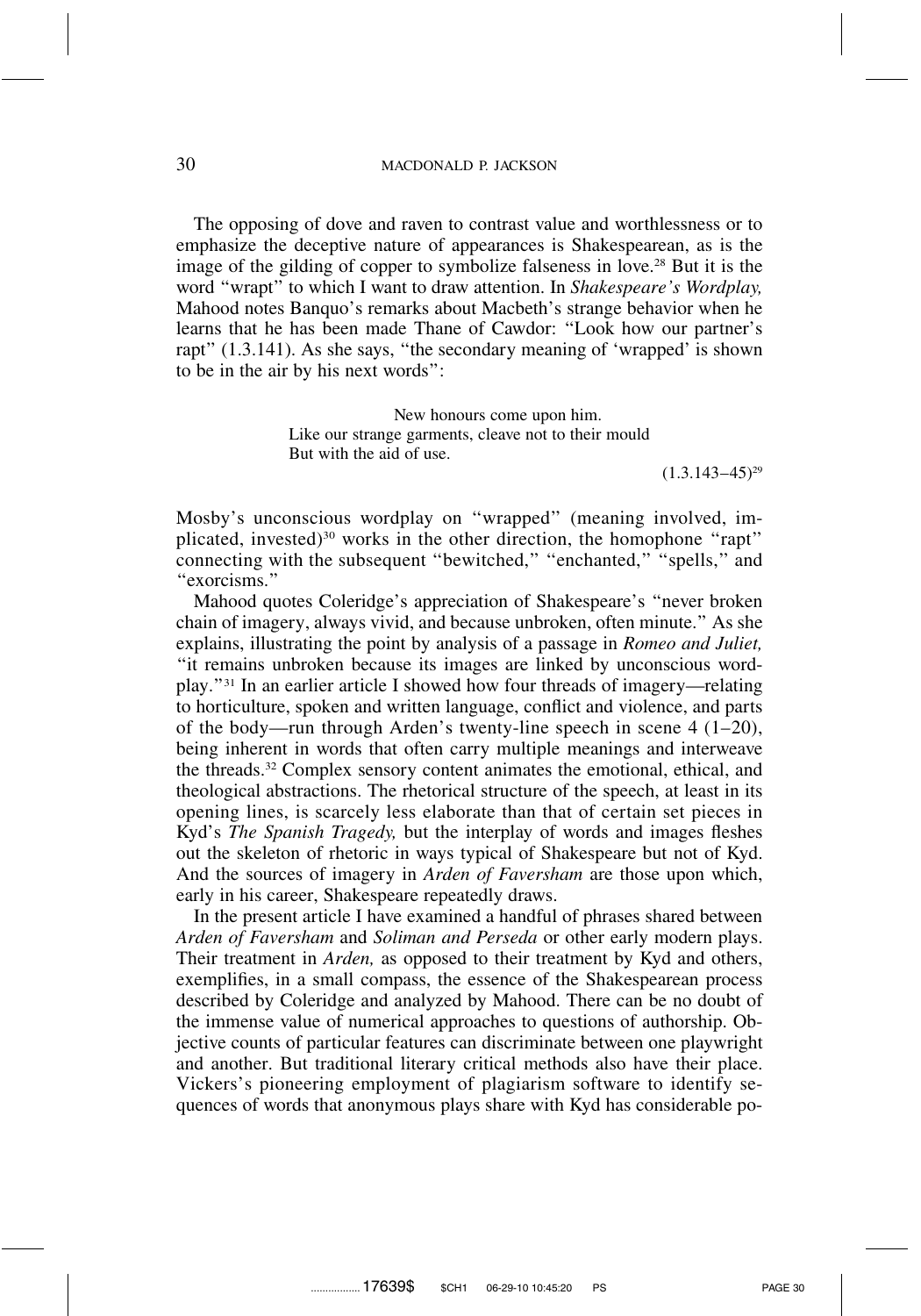tential. But when his results for numbers of three-word sequences that *Arden of Faversham* shares with Kyd but not with other plays of 1580–96 are set against the results of a search of three-word sequences similarly unique to *Arden of Faversham* and *2 Henry VI* or *The Taming of the Shrew,* it turns out that each of the two early Shakespeare plays yields many more unique triples than does any play by Kyd. And analysis of the literary qualities of the contexts in which shared triples occur within *Arden of Faversham* and *Soliman and Perseda* reinforces the verdict that Kyd is much less likely than Shakespeare to have written the pertinent passages in *Arden.* Swinburne had no head for statistics, but, as a poet himself, he recognized that the play contained dramatic verse of Shakespearean distinction. Shakespeare remains a strong candidate for the authorship of at least a substantial part of *Arden of Faversham.*

## **Notes**

1. Harold Love, *Attributing Authorship: An Introduction* (Cambridge: Cambridge University Press, 2002), 94.

2. Matters of text and dating are ably discussed by M. L. Wine in his Revels edition, *The Tragedy of Master Arden of Faversham* (London: Methuen, 1973), from which my quotations from the play are taken and to which my scene and line references refer: Wine divides the play into scenes only.

3. I have relied on the Oxford chronology, in Stanley Wells and Gary Taylor with John Jowett and William Montgomery, *William Shakespeare: A Textual Companion* (Oxford: Clarendon Press, 1987), 69–133.

4. Lukas Erne, *Beyond* The Spanish Tragedy: *A Study of the Works of Thomas Kyd* (Manchester: Manchester University Press, 2001), 58–59.

5. ibid., 203–16.

6. For authorship and date of *Soliman and Perseda,* see Erne, *Beyond the Spanish Tragedy,* 157–67. Arthur Freeman, *Thomas Kyd: Facts and Problems* (Oxford: Clarendon Press, 1967) inclined toward 1591–92. In *The Tragedye of Solyman and Perseda Edited from the Original Texts* (New York: Garland, 1991), John J. Murray thinks it ''not unreasonable to conclude . . . that Kyd reworked his play in its present surviving form around the year 1591'' (xii). It is listed under 1590 in Alfred Harbage rev. S. Schoenbaum, *Annals of English Drama 975–1700* (London: Methuen, 1964). Scholarship on the play was surveyed by Jill Levenson, ''Anonymous Plays: *Soliman and Perseda,*'' in *The Predecessors of Shakespeare: A Survey and Bibliography of Recent Studies in English Renaissance Drama,* ed. Terence P. Logan and Denzell S. Smith (Lincoln: University of Nebraska Press, 1978), 230–39

7. Brian Vickers, ''Thomas Kyd, secret sharer,'' *Times Literary Supplement,* April 18, 2008, 13–15. The data on which this article draws are posted on the website of the London Forum for Authorship Studies: http://ies.sas.ac.uk/events/seminars/LFAS/ index.htm.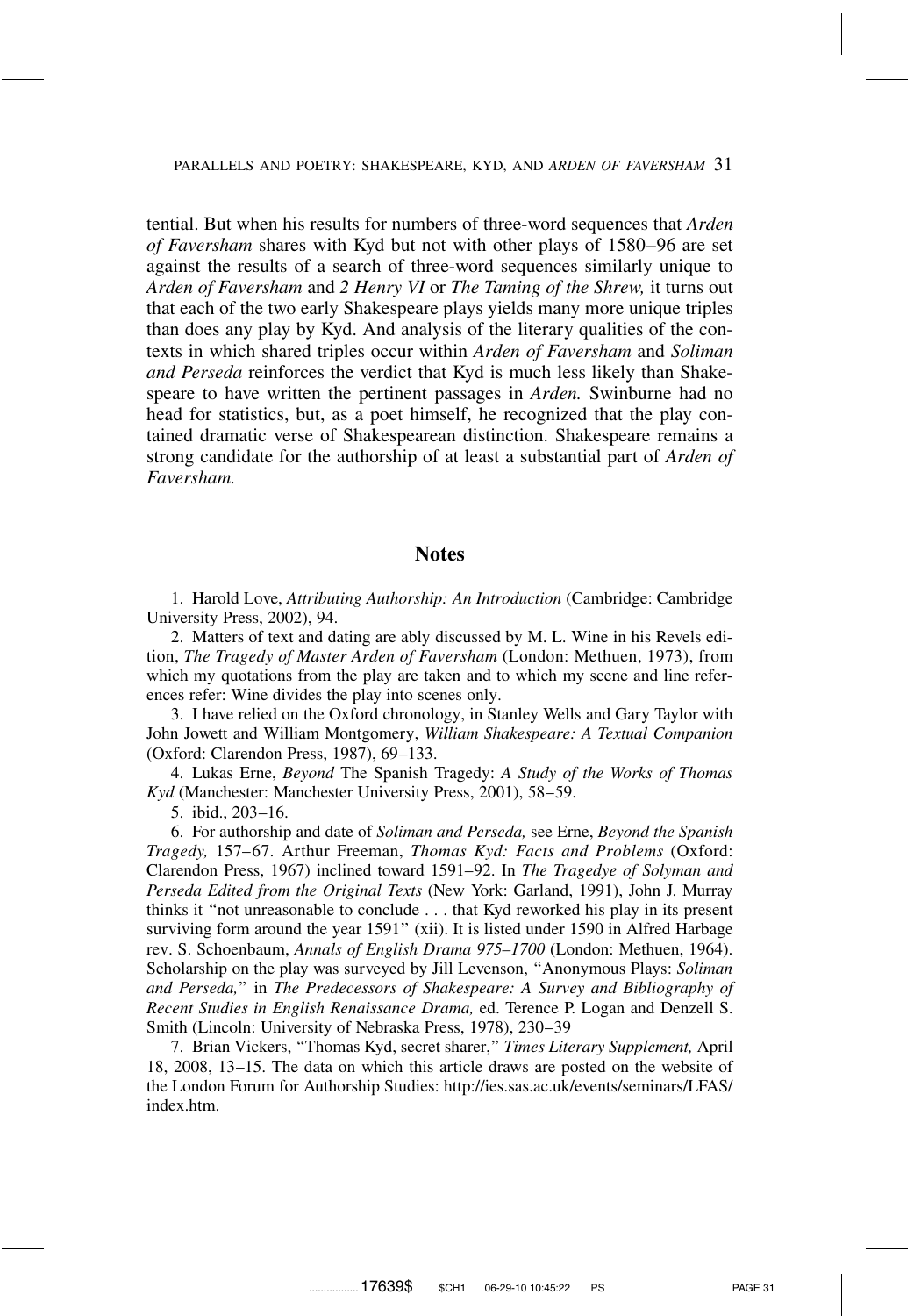8. MacD. P. Jackson, ''New Research on the Dramatic Canon of Thomas Kyd,'' *Research Opportunities in Medieval and Renaissance Drama* 47 (2007): 107–27.

9. That Archer intended to ascribe *Arden of Faversham* to Shakespeare, but that columns were accidentally misaligned was demonstrated by W. W. Greg, ''Shakespeare and *Arden of Feversham,*'' *Review of English Studies* 21 (1945): 134–36. Greg assessed the reliability of attributions in Archer's and other seventeenth-century playlists in ''Author Attributions in the Early Play-Lists, 1656–1671,'' *Edinburgh Bibliographical Society Transactions* 2 (1938–45): 305–29. For Swinburne, see Algernon Charles Swinburne, *A Study of Shakespeare* (London: Chatto and Windus, 1880), 129–41. For other supporters of the Shakespeare theory, see the account of scholarship on the authorship question by M. P. Jackson, ''Material for an Edition of *Arden of Feversham*'' (BLitt thesis, University of Oxford, 1963), 129–264, and Levenson, ''Anonymous Plays: *Arden of Feversham,*'' in *Predecessors,* 240–52; also Wine, *tragedy of Master Arden,* lxxxi–xcii.

10. Frederick S. Boas, ed., *The Works of Thomas Kyd* (Oxford: Clarendon Press, 1901), lxxxix; Arthur Freeman, *Thomas Kyd: Facts and Problems* (Oxford: Clarendon Press, 1967), 179–80. The case for Kyd is assessed by Jackson, ''Materials,'' 91– 115, and fully documented by Levenson, *Predecessors,* 240–52.

11. I quote from *William Shakespeare: The Complete Works: Compact Edition,* ed. Stanley Wells and Gary Taylor (Oxford: Clarendon Press, 1988). But throughout this article I have used the familiar titles *2 Henry VI* and *3 Henry VI,* rather than Oxford's *The First Part of the Contention* and *Richard Duke of York.*

12. This passage was discussed by W. H. Clemen, *The Development of Shakespeare's Imagery* (London: Methuen, 1951), 75. Throughout the present article my definitions of words are taken from *OED.*

13. M. M. Mahood, *Shakespeare's Wordplay* (London: Methuen, 1957), 16.

14. At http://lion.chadwyck.co.uk. In quoting from *LION* I modernize spelling and punctuation. For the authenticity of *1 Henry VI,* 4.5, see Brian Vickers, ''Incomplete Shakespeare: Or, Denying Coauthorship in *1 Henry VI,*'' *Shakespeare Quarterly* 58 (2007): 311–52, especially 339, where the ascription of 4.5 to Shakespeare is pronounced ''uncontroversial.''

15. *Christopher Marlowe: The Complete Plays,* ed. J. B. Steane (Harmondsworth, Middlesex: Penguin, 1969, repr. 1975).

16. *Venus and Adonis,* 782; Sonnet 48.

17. I quote *Soliman and Perseda* from *Works,* ed. Boas, but modernize his old spelling and punctuation.

18. William Shakespeare, *The Complete Sonnets and Poems* (Oxford: Oxford University Press, 2002), ed. Colin Burrow, commentary on *Lucrece,* 327.

19. Shakespeare seems to have unconsciously recalled the *Arden* passage in *Cymbeline*, 5.6.51–53, where the words "minute," "ling'ring," "time," "purposed," and ''watching'' echo the vocabulary of Shakebag's speech, and the construction ''in which'' (plus noun) recurs.

20. Wine, commentary on *Arden,* 9.39.

21. This excerpt and those that follow are modernized from *LION* and may be found by keying words into the search boxes, but references are to the following editions: Robert Greene, *Friar Bacon and Friar Bungay,* ed. Daniel Seltzer (Lincoln: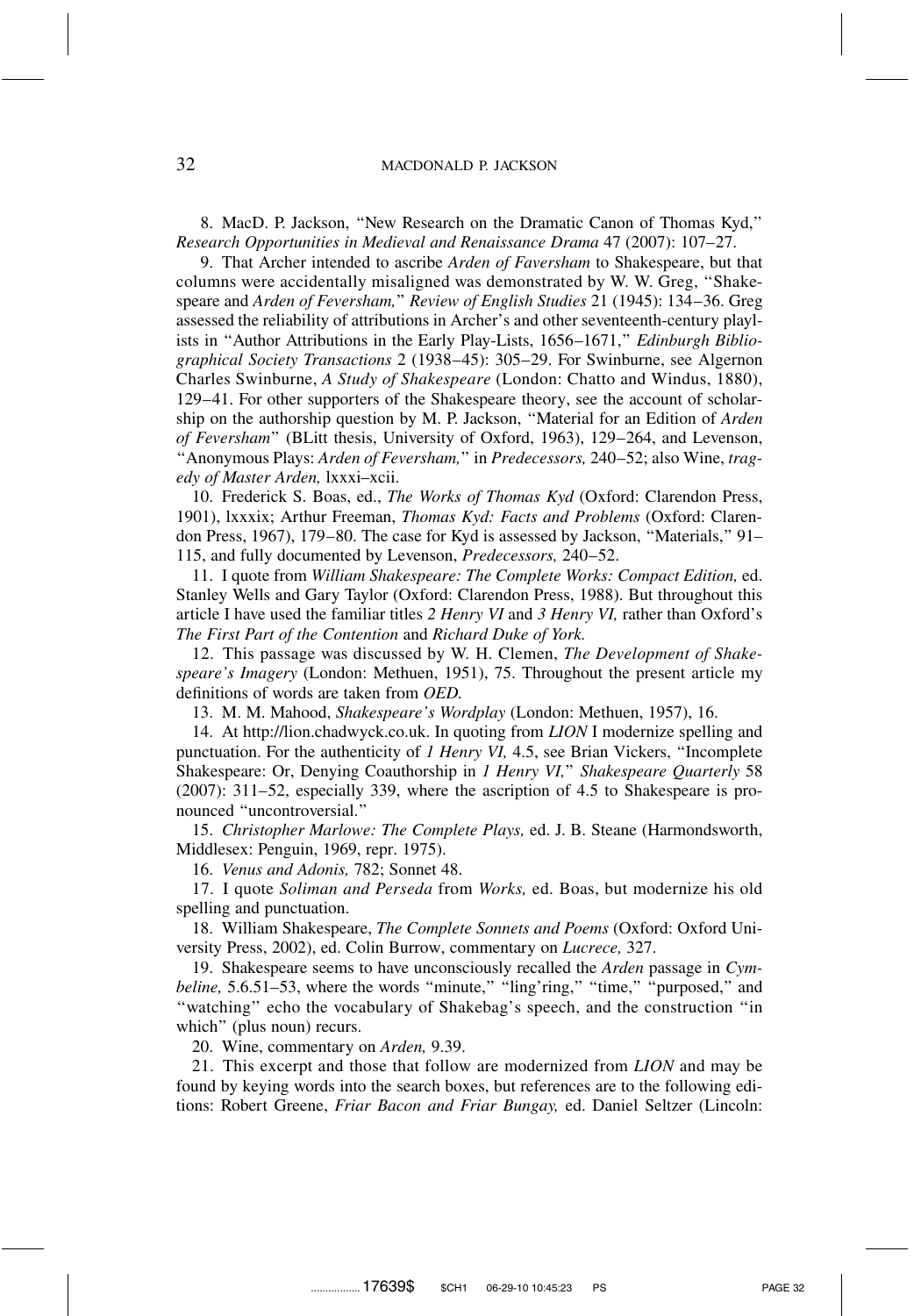University of Nebraska Press, 1963), Regents Renaissance Drama; Thomas Lodge and Robert Greene, *A Looking-Glass for London and England,* ed. W. W. Greg (Oxford: Oxford University Press, 1932), Malone Society Reprint; *Sapho and Phao* and *Endimion,* in *The Plays of John Lyly,* ed. Carter A. Daniel (Lewisburg: Bucknell University Press; London: Associated University Presses, 1988); Robert Greene, *The Scottish History of James the Fourth,* ed. Norman Sanders (London: Methuen, 1970). Daniel's edition lacks line numbers, so page references are given.

22. Wine, commentary on *Arden,* 14.301–2.

23. Shakespeare's poem *The Rape of Lucrece* has the line ''That knows not parching heat nor freezing cold'' (1145). George Lillo echoes Shakespeare in *The London Merchant* (1731), with "the summer's parching heat and winter's cold" (2.11.68–69) and Alfred Austin borrows ''Summer's parching heat'' in his *Savonarola* (1881), 1.1. p. 15. References are to George Lillo, *The London Merchant,* ed. William H. McBurney (Lincoln: University of Nebraska Press, 1965) and to *Savonarola* (London: Macmillan, 2nd ed. 1891).

24. Furthermore, the word ''parch'' (in any form) is found near ''lips'' in no other play *LION* of 1576–42 except *King John:* "parched lips" (5.7.40).

25. Likenesses were discussed by Percy Allen in a chapter on ''*Arden of Feversham* and *Macbeth*'' in his *Shakespeare, Jonson, and Wilkins as Borrowers* (Oxford: Cecil Palmer, 1928), 19–20, and, more fully, by Robert F. Fleissner, '''The Secret'st Man of Blood': Foreshadowings of *Macbeth* in *Arden of Faversham,*'' *University of Dayton Review* 14 (1979–80): 7–13. See also MacDonald P. Jackson, ''Shakespearean Features of the Poetic Style of *Arden of Faversham*," *Archiv für das Sudium der neueren Sprachen und Literaturen* 230 (1993): 279–304, at 288 n. 17.

26. The process, as regards ''purchase,'' is similar to that in *Julius Caesar,* when Metellus recommends that the conspirators plotting Caesar's assassination enlist the support of Cicero, because "his silver hairs / Will purchase us a good opinion, / And buy men's voices to commend our deeds" (2.1.144-46). "Silver," primarily an adjective of color indicating the venerable Cicero's age, also suggests the precious metal and so revives the moribund metaphor in ''purchase'' (obtain) and ''buy'' (secure). Shakespeare uses Alice's expression ''purchase friends'' in *2 Henry VI,* 1.1.223 (following ''cheap pennyworths''), *Titus Andronicus,* 2.3.275, and *The Rape of Lucrece,* 963 (where it is followed by the line ''lending him wit that to bad debtors lends'').

27. For example, in *1 Henry IV,* 2.2.11; *Love's Labour's Lost,* 5.2.224; *Much Ado About Nothing,* 3.3.57.

28. For raven and dove, see *A Midsummer Night's Dream,* 2.2.120; *Twelfth Night,* 5.1.129; *2 Henry VI,* 3.1.75–76; *Romeo and Juliet,* 3.2.76; *Pericles,* sc.15.32. For gilding copper, see *Troilus and Cressida,* where Troilus vows fidelity to Cressida: ''Whilst some with cunning gild their copper crowns, / With truth and plainness I do wear mine bare'' (4.4.105–6).

29. Mahood, *Shakespeare's Wordplay,* 165.

30. Had Shakespeare used any one of these words, it would have been with full consciousness of its Latin derivation (the rolling up of cloth, folding, clothing). He chooses ''wrapped,'' rather than a synonym from which the original physical sense has been lost.

31. Mahood, *Shakespeare's Wordplay,* 13.

32. Jackson, ''Shakespearean Features'' (as in n. 25 above), 283–86.